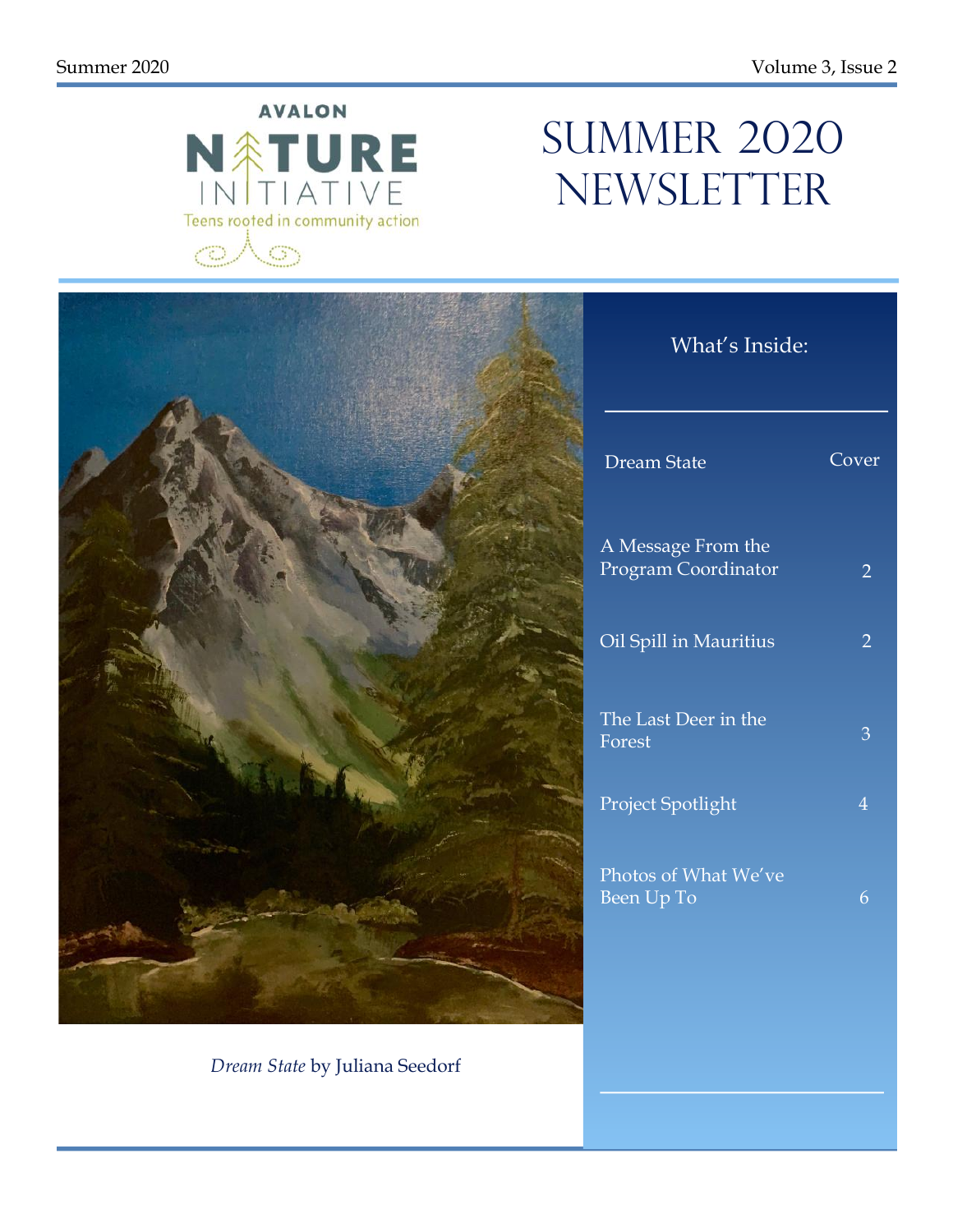### A Message From the Program Coordinator

Since our last newsletter, a lot has changed. We have been trying to come to grips with navigating rough waters that life has thrown at us. We've all had to adapt to staying inside for prolonged periods of time, taking classes through a screen, quickly switching over to an extreme amount of technology to supplement our jobs, having limited interaction with friends and family, and getting our masks on to go into a store.

While this reality sounds scary or sad at times, I'm not choosing to see the glass half empty, but rather hold

optimism for what's to come. I've been able to see your smiling faces on our "Film it Fridays" while we discussed wildlife, the process behind the scenes of Avalon Nature Preserve, brackish water environments, and sharing some of my own experiences with you. I have always started each call out with "How is everyone doing?" just to make sure you knew it is ok to feel frustrated, overwhelmed, bittersweet or anything else. Even though it was probably the toughest



*Students did their own beach cleanups and submitted their data to the Rozalia organization*

#### **Continued on page 4**

# "Oil Spill in Mauritius" By Ashley Liu

Water pollution is greatly caused by imperfect water treatments, or legal and illegal discharges from factories. Through natural instances, such as wind and storms, debris is sent into waterways. However, humans are another source of this issue, where the causes range from littering to spills of oil pipelines/ fracking systems. In fact, there has been a recent oil spill off the coast of Mauritius, in the Indian Ocean. On the island's southeastern coast, a grounded ship contained nearly 4,000 tons of fuel oil and 200 tons of diesel on board. According to the Mauritian environment minister, Kavydass Ramano, oil reached their island nation that had relied on the surrounding waters for fishing and tourism. Not only did it affect the lifestyles of many individuals, it triggered an environmental crisis; this can be seen in pictures of the spill making its

**Continued on page 5**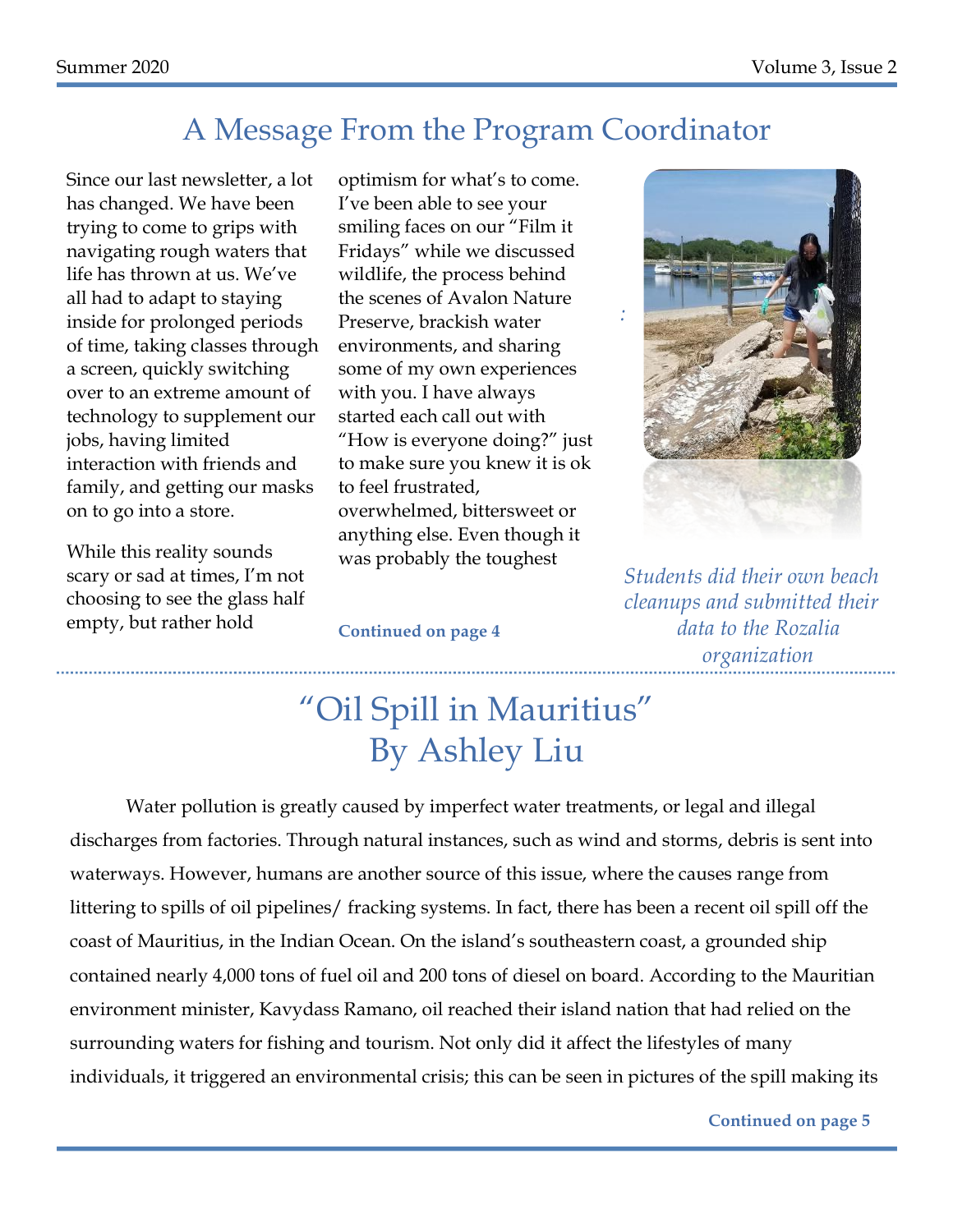# "The Last Deer in the Forest" By James Flockhart

The morning air smelt of dew and a fresh chilliness. The dense woods had an adolescent nature to them as if they hadn't been touched by the unforgiving touch of man. The leaves on the trees looked an amber color like they had been slightly toasted upon the fire. A small clearing in the woods was full of blue baptisia australis, yellow butterfly milkweed, purple rosa palustris, and a red winterberry plant. The assortment of elegant flowers were doused in golden honey by the sun. It looked like a rainbow of nature that could only be explained by a higher power. A deer walked into the clearing it's beady eyes staring at English ivy that sat on the corner of the clearing. The deer was now doused in the honey-like sunlight. The deer bent its majestic head it's white spots on its body looking like drops of milk upon a wooden countertop. The deer put it's head back up a piece of english ivy still in it's mouth. The deer exited the beautiful scene entering the adolescent dense woods once more. The deer entered another clearing in the woods. The clearing wasn't almighty, like the previous, but was full of a thick black smoke that made

the air dense like molasses. The grass in the clearing was an unhealthy yellow and grey. In the center of the clearing a large metal house sat it's aesthetic disrupting nature's beauty. The deer walked cautiously over to the front door. A bush full of blueberries sat next to the doorway. The plant looked malicious and had a faint green glow to it. The branches of the plant looked like burnt barbed wire. The door opened revealing a plump man wearing a red plaid flat hat who had a bushy mustache and rat-like face. The deer jumped startled by the entrance of the man. "Oh… my god." The man had a look of pure awe on his face. "A deer!" The man ran back inside. "Honey! Honey! You can't believe what I just saw!" "What! What! Did you see a robot with three heads or something Jerald!" said a sarcastic voice of an older woman. The deer ran out the clearing leaving four black prints behind. In the distance the voices of the man and women could be heard. "That wasn't funny

**Continued on page 4**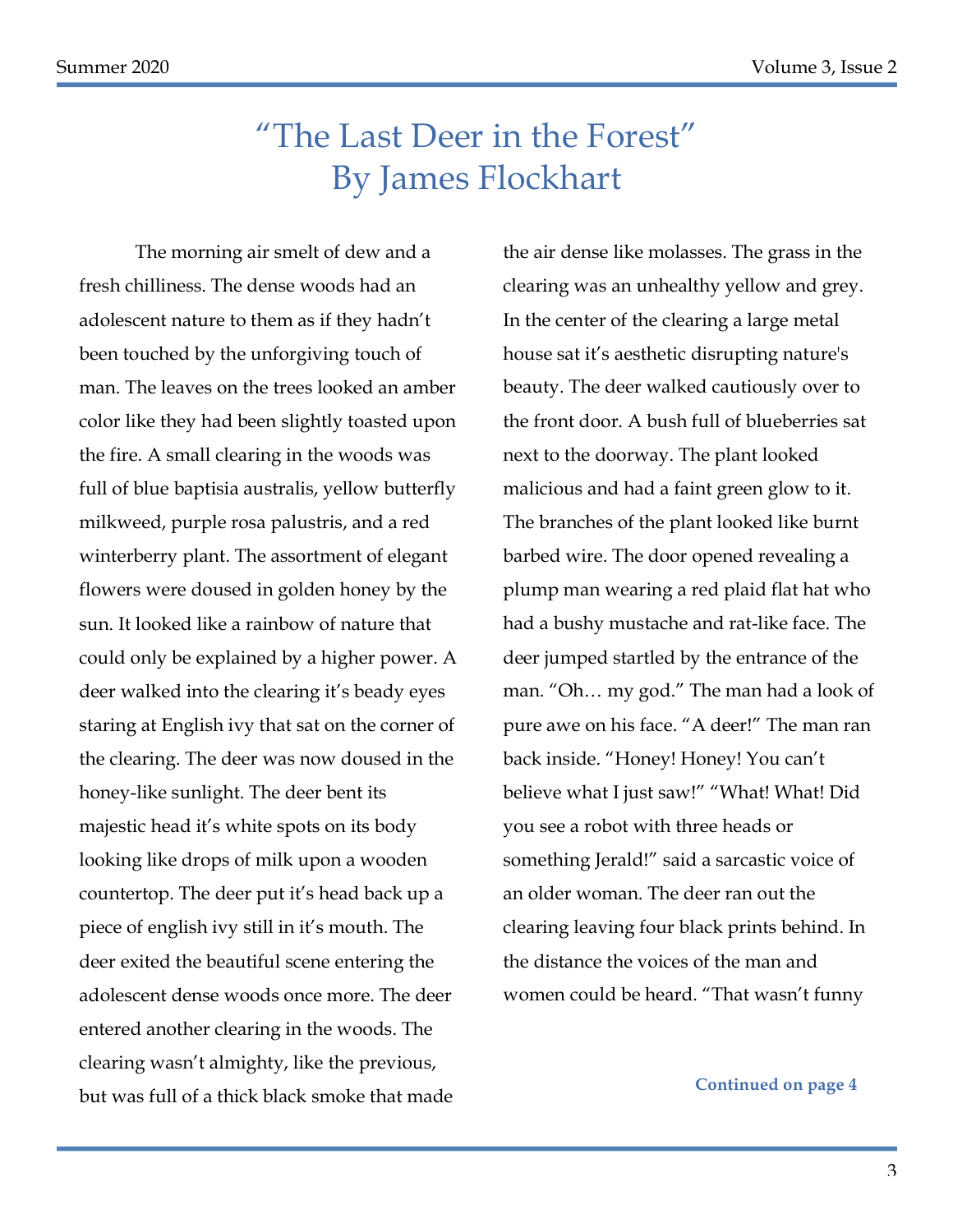#### **A Message From the Program Coordinator (Continued)**

challenge, you all rose to the occasion. You finished the school year, a handful of you graduated, you might have had to skip out on summer camp, a vacation, or a job, but you are happy and healthy- that is most important.

To see the participation in the virtual events as well as our Summer Educational Activities Series has brought me a lot of joy. I'm so happy you are getting involved and making the most of your experience with Avalon. And it has been fun for me to deliver these programs!

I hope to see you all soon as we wait for what the fall brings.

*Kayla* 

### **The Last Deer in the Forest (Continued) Project**

Jerald!" "No- I s-swear he was right here." he responded "Must've been a trick of the light." the women said. "I guess you're right." The man responded with a distinct air of melancholy in his voice."

# **SPOTLIGHT**

This year, the Long Island Sound Study launched a bioblitz to take place as a citizen/community science event. A bioblitz is a biological survey that anyone can do by recording as many living species as possible in a given time frame and area. The objective is to record different findings rather than taking an inventory of individuals. Our student volunteers went out to coastal areas and recorded their data using the iNaturalist app, which tags your location & gps coordinates, the time of your observation,

#### **Continued on page 5**



Sign Up on Our Website if You Are Interested in These Projects/Events!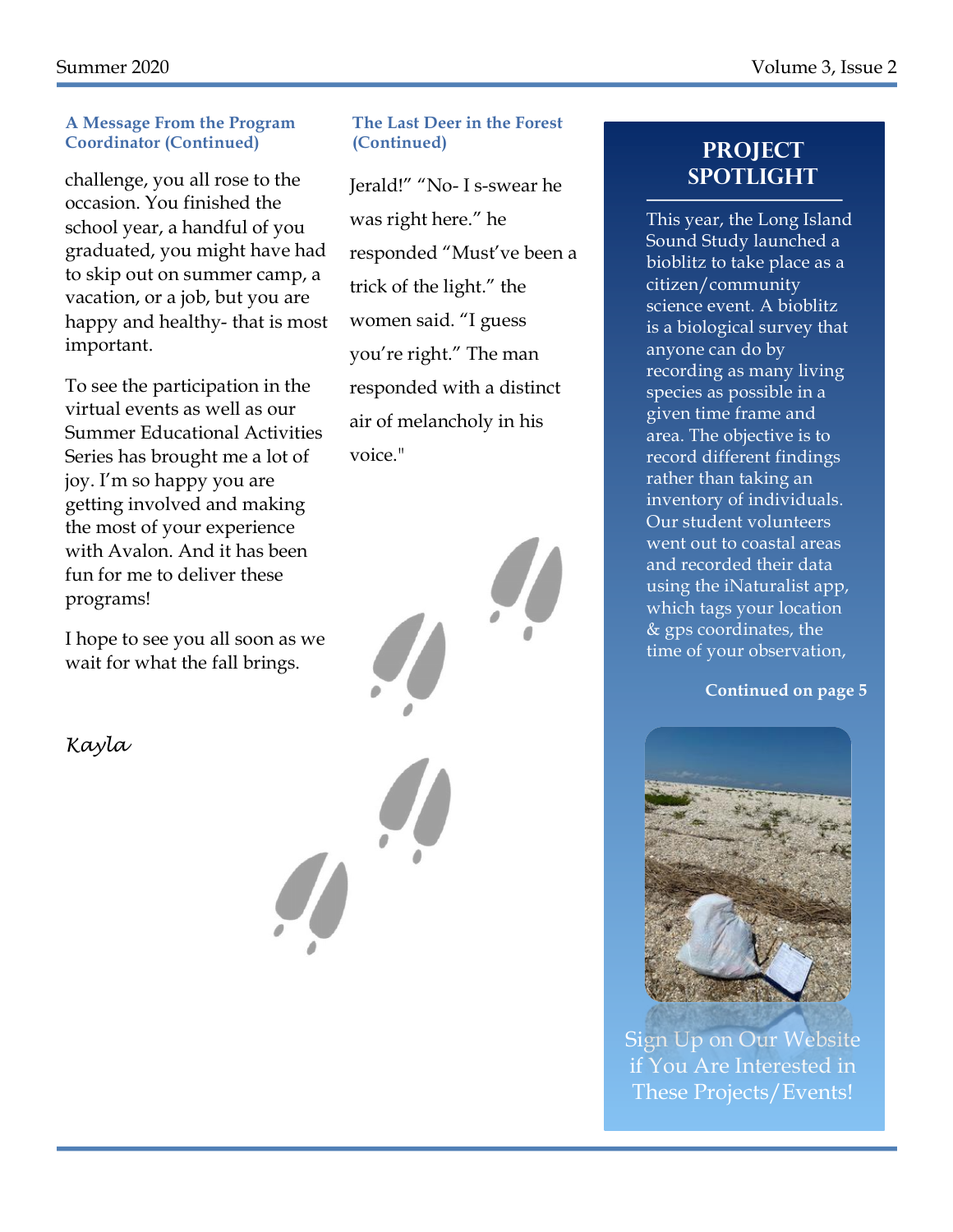#### **Oil Spill in Mauritius (Continued)**

way into the clear blue waters of the country's blue lagoons. Seen as this is the first time the nation faced this catastrophe, they were insufficiently equipped to respond to this situation. The island- home to rare/endangered species, tropical forests, sandy beaches, and mountains- was already struggling to attract tourists, due to the pandemic. Now, with the addition of the risks in oil, oceans and biodiversity are severely threatened. The company that owns the oil ship, Nagashiki Shipping, made it unclear whether they planned to pay for cleaning, or give compensation for any harm. Either way, oil spills are incredibly harmful to species that come in contact with these polluted regions. The period of time for recovery can also take years.



#### **LISS Coastal Bioblitz (Continued)**

and you can upload photos. The app then analyzes the photos and suggests a species ID or classification for the organism. Other users can suggest what they think your observation is and once you agree on the common & scientific name, your data is considered research grade for any scientist, professional, teacher or anyone to use! iNaturalist is a worldwide tool, however this particular bioblitz was just on Long Island only, so that the LI Sound Study organization staff could retrieve everyone's data. These submissions will be used to contribute to biodiversity monitoring efforts and in identifying invasive species and conserving native ones. Our student volunteers made some awesome observations, including a tagged horseshoe crab and a nesting diamondback terrapin! And of course on land, there were no shortage of deer!

The LISS had **7,111 observations** made with a total of **1,637 species** identified in a two-week period! They plan on expanding and making this an annual event!